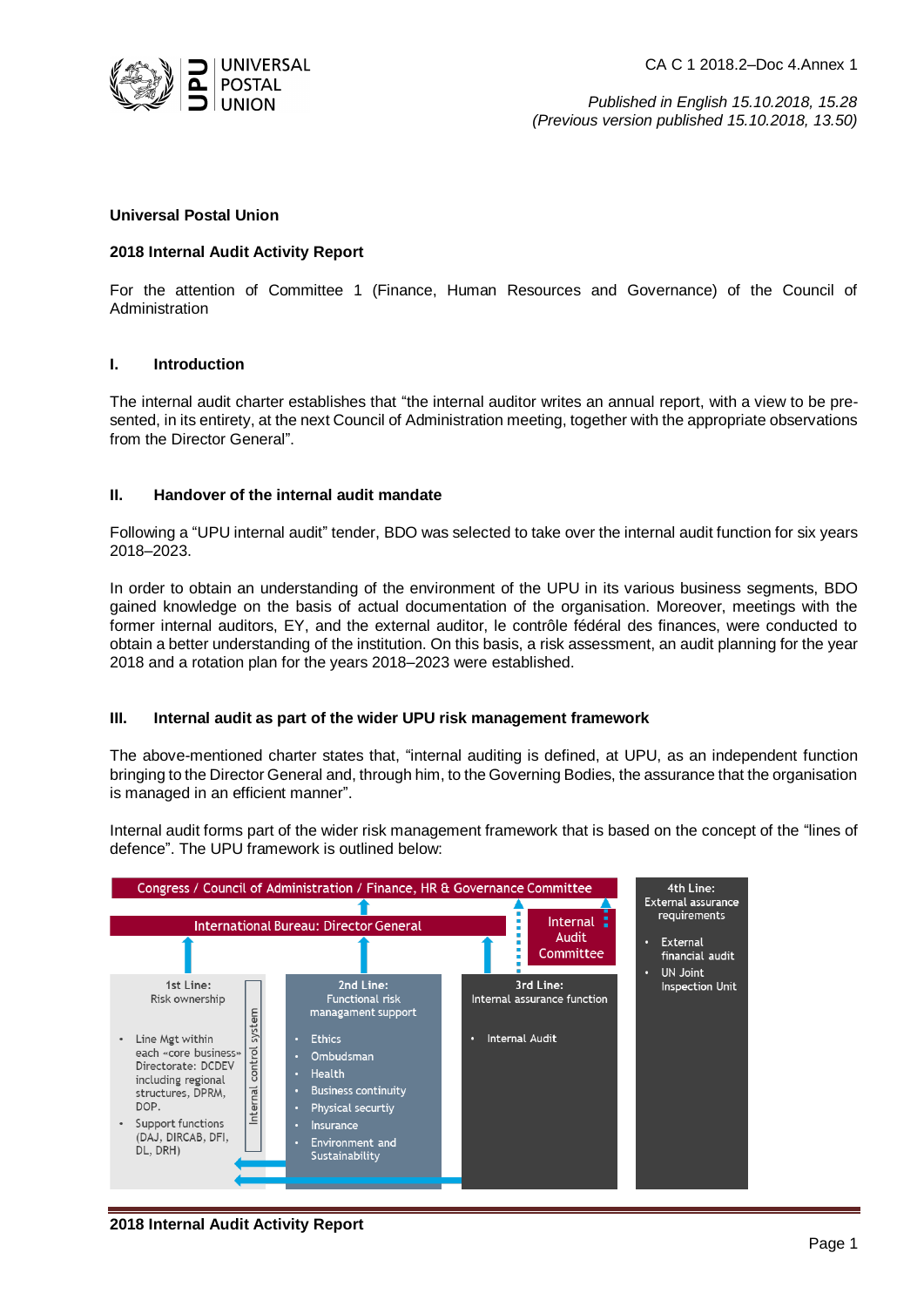# **IV. Risk assessment and audit planning 2018**

According to the IIA norms, the internal audit evaluates the risk of the organisation at the planning stage. The risk assessment and the audit planning were elaborated on the basis of the strategy 2017–2020 presented at the congress in Istanbul in 2016, the existing risk assessment from 2017, the knowledge gained through the handover process and eventual specific expectations from the International Bureau.

The 2018 audit planning was approved by the Director General.

## **V. Internal audit 2018 – Main observations**

For the year 2018, we have issued two audit reports, one including two audits as scheduled in the audit plan, one concerning the audit tracking and one further audit will occur during the 4th quarter of 2018.

For each of those assignments, a planning memorandum was issued, the main objectives of those assignments were:

- Review the coverage of the identified risks;
- Review the organisation of the area audited;
- Identify and discuss management's actions and responses to the risk drivers;
- Identify areas of potential further improvement in Management's actions and responses.

All the recommendations issued in our reports were presented to the Executive Management in order to obtain their comments. The Executive Management has accepted our recommendations.

All the internal audit reports were presented to the Audit Committee.

The conclusions of those audits were not designed to underline those well-functioning elements in the internal control system, but rather to draw Management's attention to relative weaknesses if any.

The findings and recommendations stemming from the internal audits performed have been discussed with the management teams concerned. Those teams share the conclusions and have established action plans with a view to strengthening Management's responses to the risk drivers.

*Internal audit report 02.2018 and 03.2018 – Human Resources management and Business Continuity Management (BCM) in the payroll process*

The aim of this audit was to review the organisation of the human resources management in the following areas:

- Human resources management of the employees;
- Recording and management of working hours;
- Payroll process;
- Implementation of International Civil Service Commission (ICSC);
- Organisation of the business continuity management in the payroll process;
- Access rights.

Our main observations are the following:

*1 4-eyes principle within the process of new joiner registration*

The registration of new employees in the Navision payroll system is performed by an employee of the Human Resources Directorate after collecting all the required documentation. There is no 4-eyes control applied within the process of registration. However, certain indirect controls were identified in the areas of pension fund and the Finance Directorate.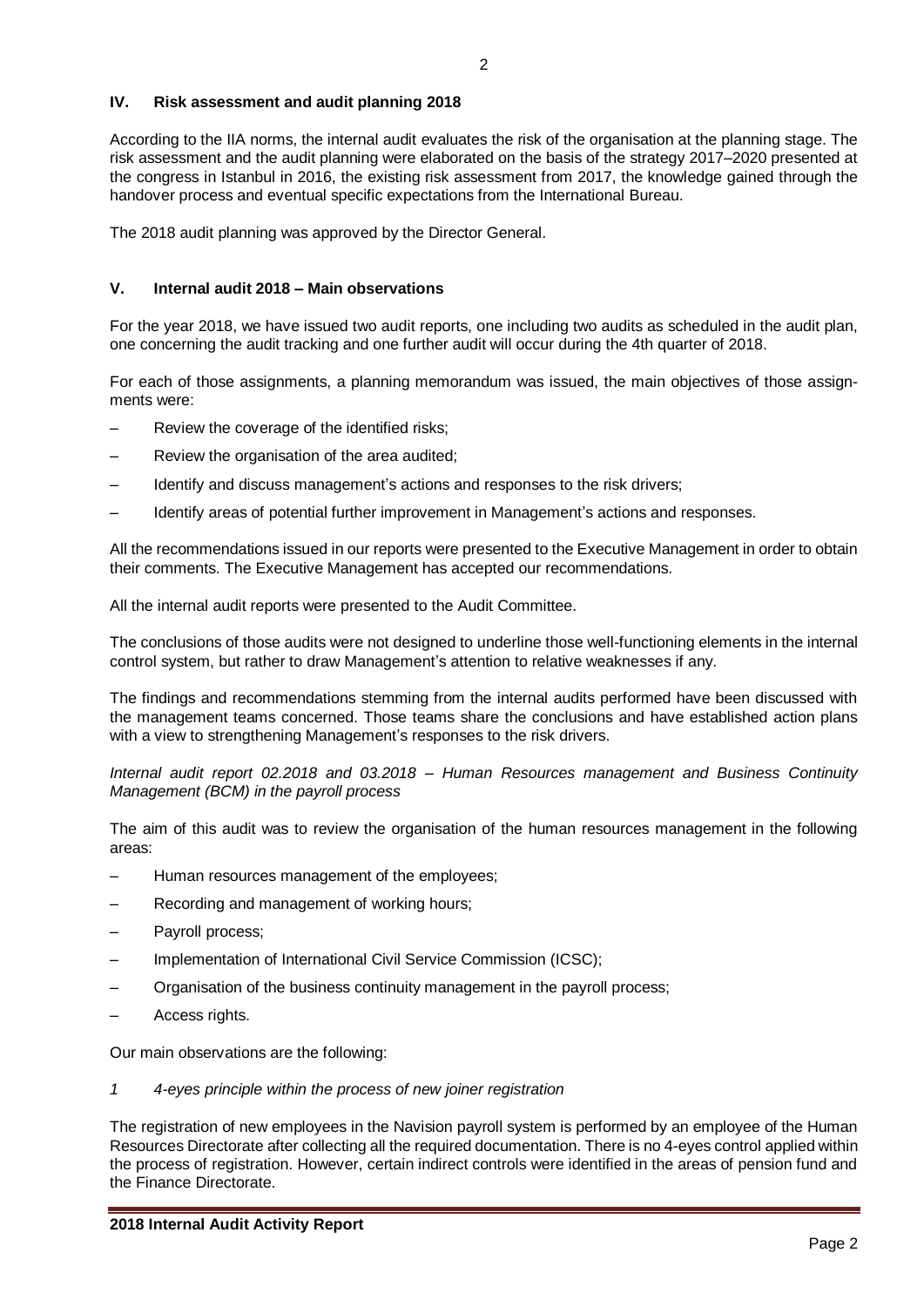We recommend to ensure a 4-eyes principle on the registration of new employees in the Navision payroll system since the data registered is considered key as a basis for the payroll process.

# *2 Storage of employees' files*

The files of the employees are held physically in the offices of the Human Resources Directorate. No electronic copies of those files are made.

We recommend to make an electronic copy of employees' files to ensure the continuity of employees' data.

# *3 Update of the data and documentation of the employees*

Annually, the Human Resources Directorate asks every employee for potential modification of basic employee data to ensure that the data in the system and the corresponding documentation are on a current state. This process was not formally carried out during the year 2017.

We recommend to perform this control at least annually.

# *4 Follow-up of payments*

There exists a manual listing of all the expenses requests by staff members which is completed on the basis of the Travel Authorisation Form estimating the expenses. Unfortunately there is no control and constant follow up of the actual payments. A control that the payment has not already happened is made with the Finance Directorate in case of doubt.

We recommend you to implement an internal procedure to follow the payments of the several expenses. We also recommend to put in place a 4-eyes principle and ensure a frequent supervision, through frequent controls, of the process.

# *5 Application of the correct DSA rate for the settling-in-grants*

The calculation of the settling-in-grants is based on the DSA for Switzerland fixed by the ICSC. In the 7 cases reviewed the rate applied was CHF 390 although this rate corresponds to the one for 2015. Since then the rate has fluctuated as follows:

- 01.12.2015 01.06.2017: CHF 370
- 01.07.2017 01.06.2018: CHF 383

In consequence, respective payments throughout this period were not correct. We recommend you to implement an internal procedure to follow the payments of the several expenses. We also recommend to put in place a 4-eyes principle and ensure a frequent supervision, through frequent controls, of the process.

We recommend to update the DSA and pay the settling-in-grants in accordance to the ICSC and to evaluate the eventual changes to undertake for the period going from the 1st of December 2015 to 1st of June 2018. We also recommend to put in place a 4-eyes principle and ensure a frequent supervision, through frequent controls, of the process.

# *6 Respect of instructions regarding missions*

For each mission a "Travel Authorisation Form" has to be submitted at least 2 weeks before departure and a "Travel Claim Form" has to be handed to the Human Resources Directorate within 2 weeks after the return for the refund. On 11 cases reviewed, 5 of them did not respect the "Travel Authorisation Form" deadline and one of them did not respect the "Travel Claim Form" deadline.

We recommend to notify the employees who breach the deadline and insist on respecting the imposed deadline.